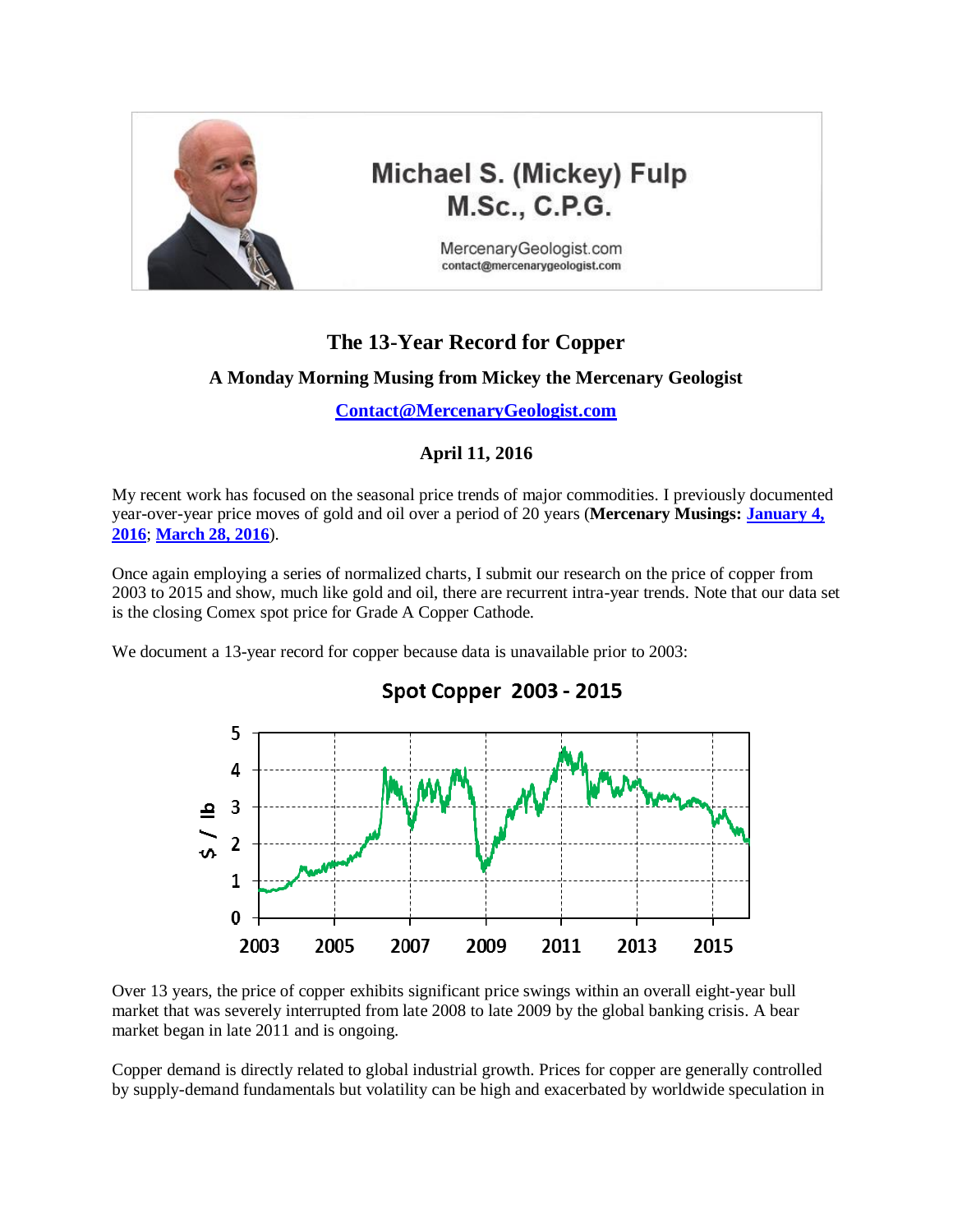market derivatives. Numerous outside factors that affect the price are discussed below. Spot and future copper prices often serve as short-term barometers for world economic trends.

The supply and demand equation for copper is tightly balanced. To illustrate, here is a plot of yearly supply- demand since 2003. Please note the consistently strong annual growth in demand for copper. The y-axis unit is millions of tonnes per year:



The following four charts show the percentage change in the daily price of copper normalized to January 1 for each of the 13 years in our study:

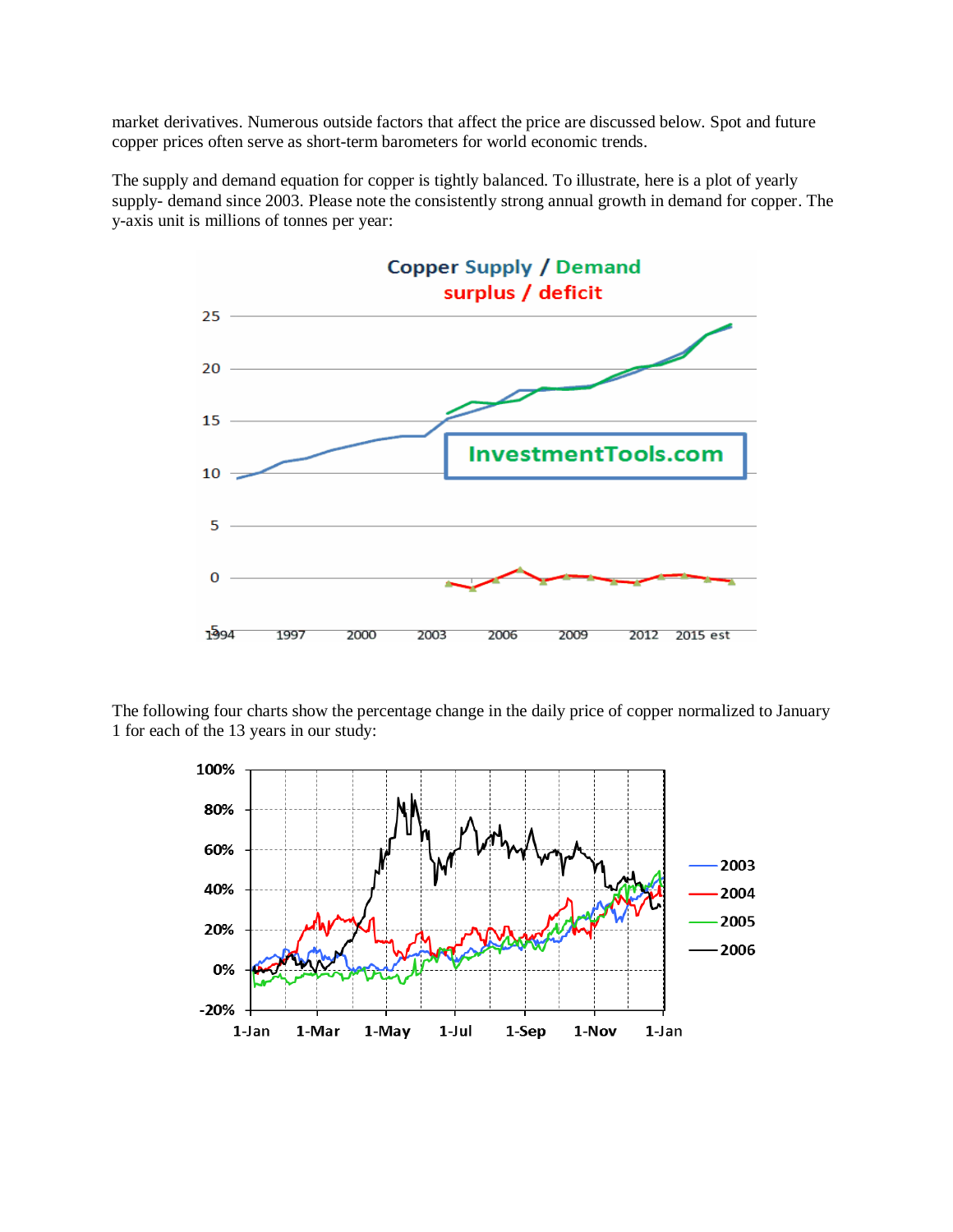

In the following tabulation of annual opening and closing prices, we define bull years for copper (**green**) as those in which the price closed the year > 10% higher than it opened; bear market years (**red**) as those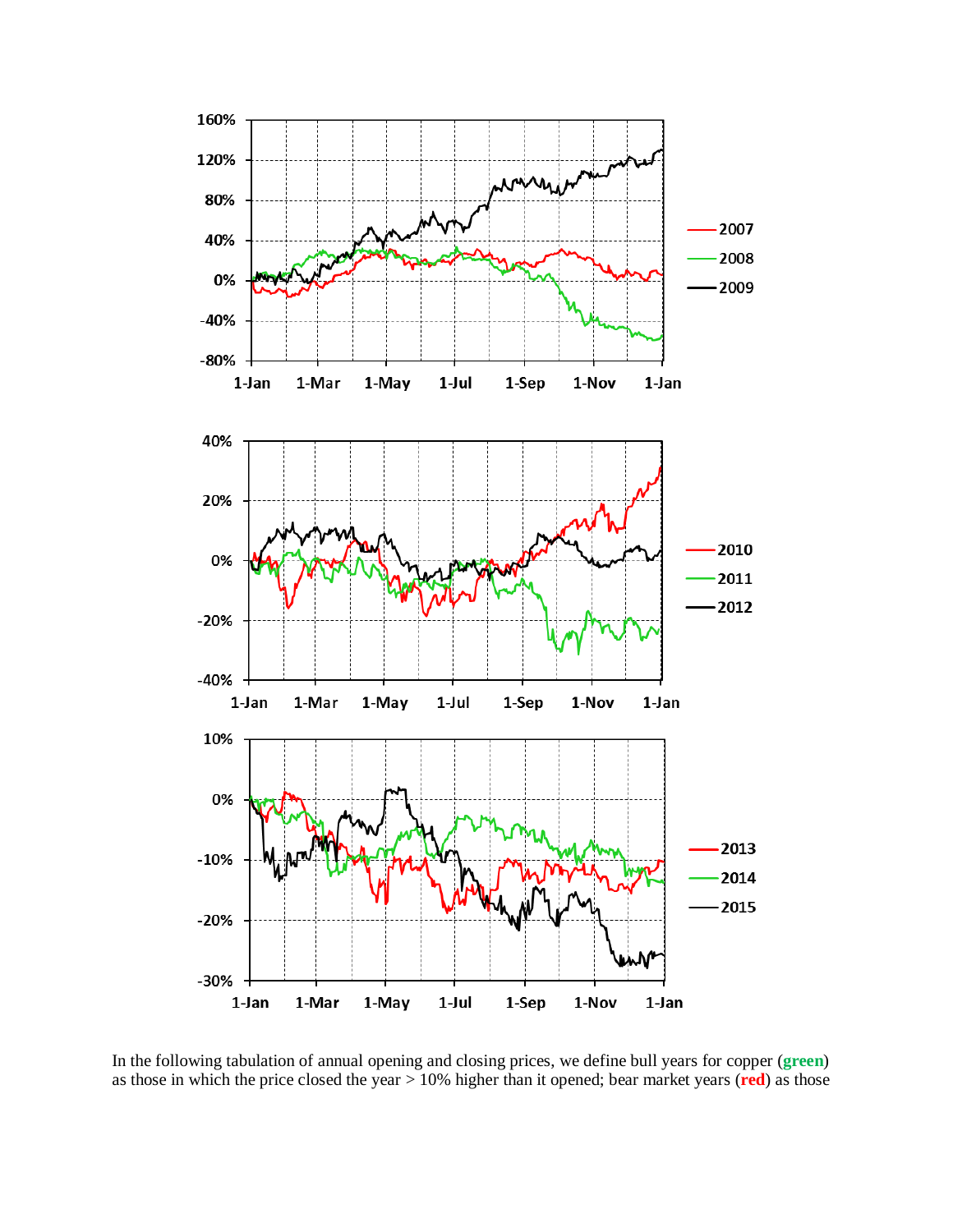in which the price closed the year >10% lower than it opened; and neutral years (**black)** as those in which the percentage change was less than 10%:

| Year | <b>Jan Open</b> | Dec Close | % Change     |
|------|-----------------|-----------|--------------|
| 2003 | 0.71            | 1.04      | 46.08        |
| 2004 | 1.08            | 1.49      | 37.30        |
| 2005 | 1.52            | 2.16      | 41.88        |
| 2006 | 2.17            | 2.85      | 31.64        |
| 2007 | 2.85            | 3.03      | 6.18         |
| 2008 | 3.05            | 1.40      | 54.27        |
| 2009 | 1.44            | 3.33      | 130.44       |
| 2010 | 3.39            | 4.44      | 31.04        |
| 2011 | 4.45            | 3.43      | 22.91        |
| 2012 | 3.53            | 3.64      | 3.29         |
| 2013 | 3.72            | 3.34      | 10.28        |
| 2014 | 3.34            | 2.88      | <b>13.80</b> |
| 2015 | 2.86            | 2.12      | 25.68        |

#### **Spot Copper (\$ / lb)**

The price volatility from annual beginning to end averaged nearly 35% over the 13 years in this study. Copper and crude oil (at 33% over 20 years) are certainly among the most volatile natural resource commodities traded on world market exchanges.

The following three charts present composite yearly trends from January 1 to December 31 for the entire **13-year period** (2003-2015), six **bull** years (2003-2006; 2009-2010), and five **bear** years (2008; 2011; 2013-2015). Note the two neutral years (2007 and 2012) are only included in the composite chart.

**Copper Price** 

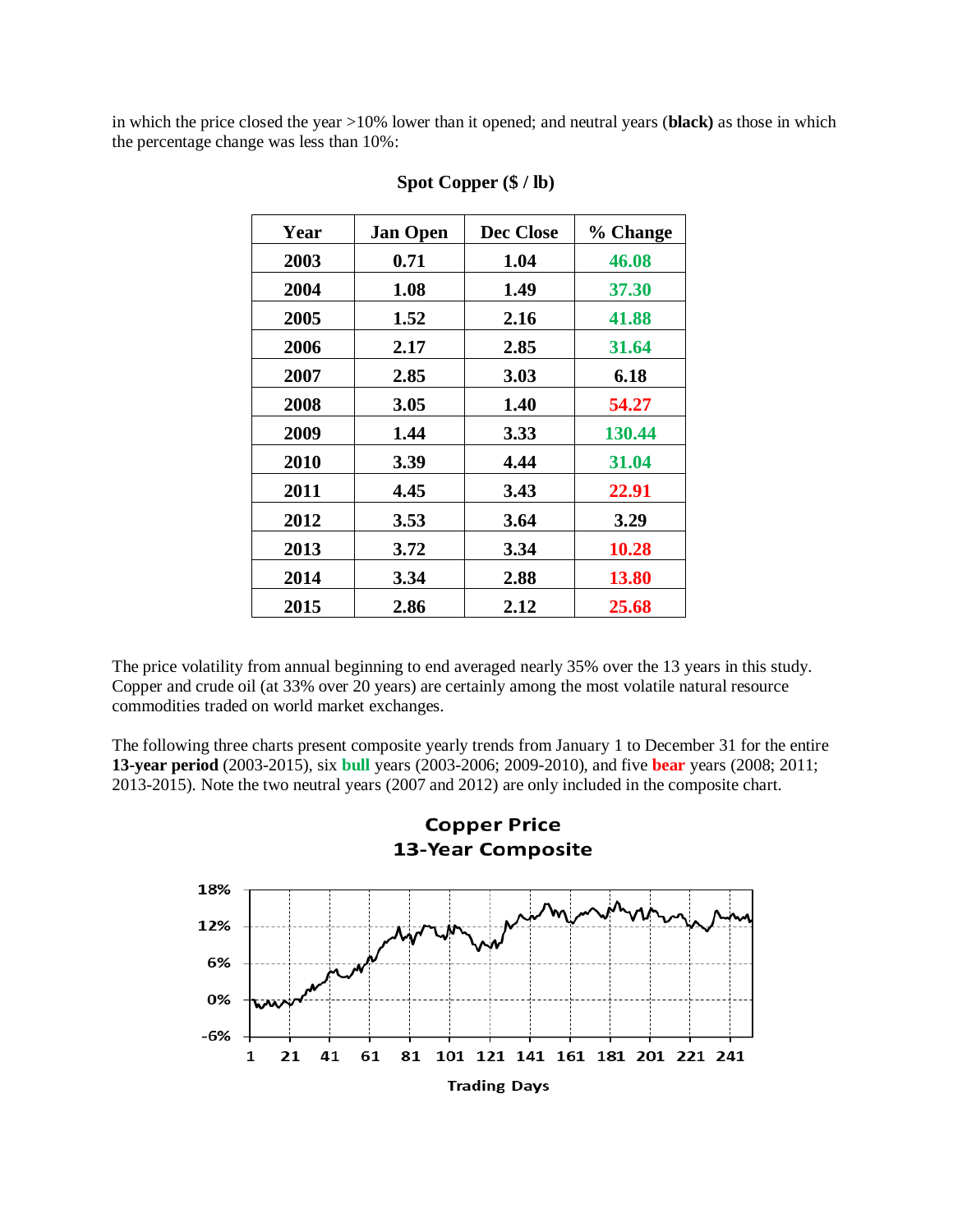

These charts illustrate compelling seasonal trends for the price of spot copper:

- Copper is flat to slightly lower (in bear markets) during the first month of the year.
- The copper price rebounds significantly thru early March under all market conditions.
- After a brief dip in mid-March, copper then enters an uptick phase in the composite and bull market years and flat-lines in bear years until the end of May or early June.
- The price takes a significant hit for about a month in the early summer for all cases.
- By mid-July, copper goes on another strong run-up in bull market years that continues thru yearend. At this juncture, there is complete divergence with bear years where the price begins a long decline that again continues to the end of December. Interestingly, the second half average gain in bull years equals the average loss in bear years, at about **+**25%.

The 13-year composite shows a strong price rise until mid-August and then an oscillating pattern thru year-end. As per above, the net effect is that bull and bear years cancel each other.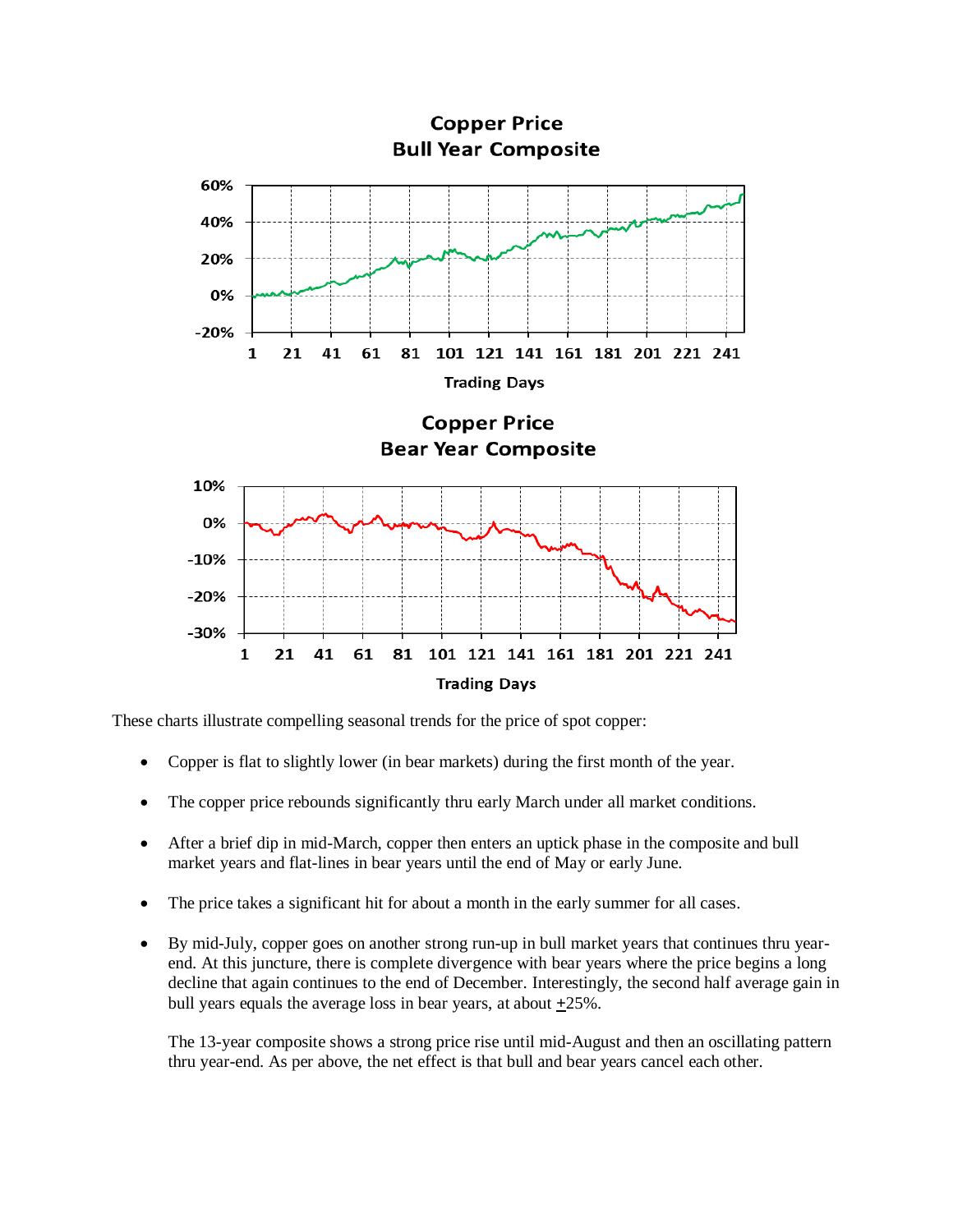Let's list some likely supply and demand reasons for the seasonal price trends documented above:

- The flat to lower price in January can be attributed to pending lower demand as the Chinese New Year season approaches in late January to mid-February.
- The late winter rally is due to increased demand following China's 15-day shut down.
- The bullish trend during the spring reflects anticipation of strong demand during the construction season in the Northern Hemisphere. Demand is weak in bear years so the price remains flat.
- I have no ready explanation for the month-long negative price regime during the early summer. If anyone out there has an idea, flip me an email: **[contact@mercenarygeologist.com](mailto:contact@mercenarygeologist.com)**.
- It appears that seasonal factors are of little consequence from mid-July to year's end. The extreme price moves and bull **/** bear market divergence during the second half of the year must simply be a function of demand within context of the overall economic health of the industrialized world.

Our research documents a pronounced seasonality in the copper price. There are both commonalities and differences between bull and bear markets during the first half of any given year. This recurrent seasonality reflects both demand in the spot market and speculation and hedging in the high-risk paper derivative markets. Copper price trends over the second half of a year for bull market versus bear market years are completely at odds.

Besides basic supply-demand fundamentals, there are many other factors that can skew the intra-year copper price. They include:

- Supply disruption due to strikes, natural disasters, and industrial or environmental accidents.
- Destruction of supply due to resource nationalism, unstable and corrupt governments, terrorism, coups, and civil wars. These are wild cards especially prevalent in the so-called "emerging market countries", several of which are significant copper producers.
- Energy costs and currency exchange rates that impact the profitability of marginal producers.
- Speculative hoarding or dumping of physical copper stocks.
- Stockpiling of physical copper as debt collateral by Chinese companies.

Physical copper is a commodity that is often accumulated, hoarded, traded, and dumped by speculators in both large and small amounts.

I wrote about Chinese pig farmers and their stash of copper in early 2010 (**[Mercenary Musing, January](http://www.goldgeologist.com/mercenary_musings/musing-100118-A-Contrarians-Comment-on-Commodities-The-Curious-Case-of-Copper.pdf)  [18, 2010](http://www.goldgeologist.com/mercenary_musings/musing-100118-A-Contrarians-Comment-on-Commodities-The-Curious-Case-of-Copper.pdf)**) and presciently predicted a market correction that culminated three weeks later.

Who can forget these images from the early days of the post-economic crisis commodities boom when copper prices were being driven by rampant speculation and hoarding?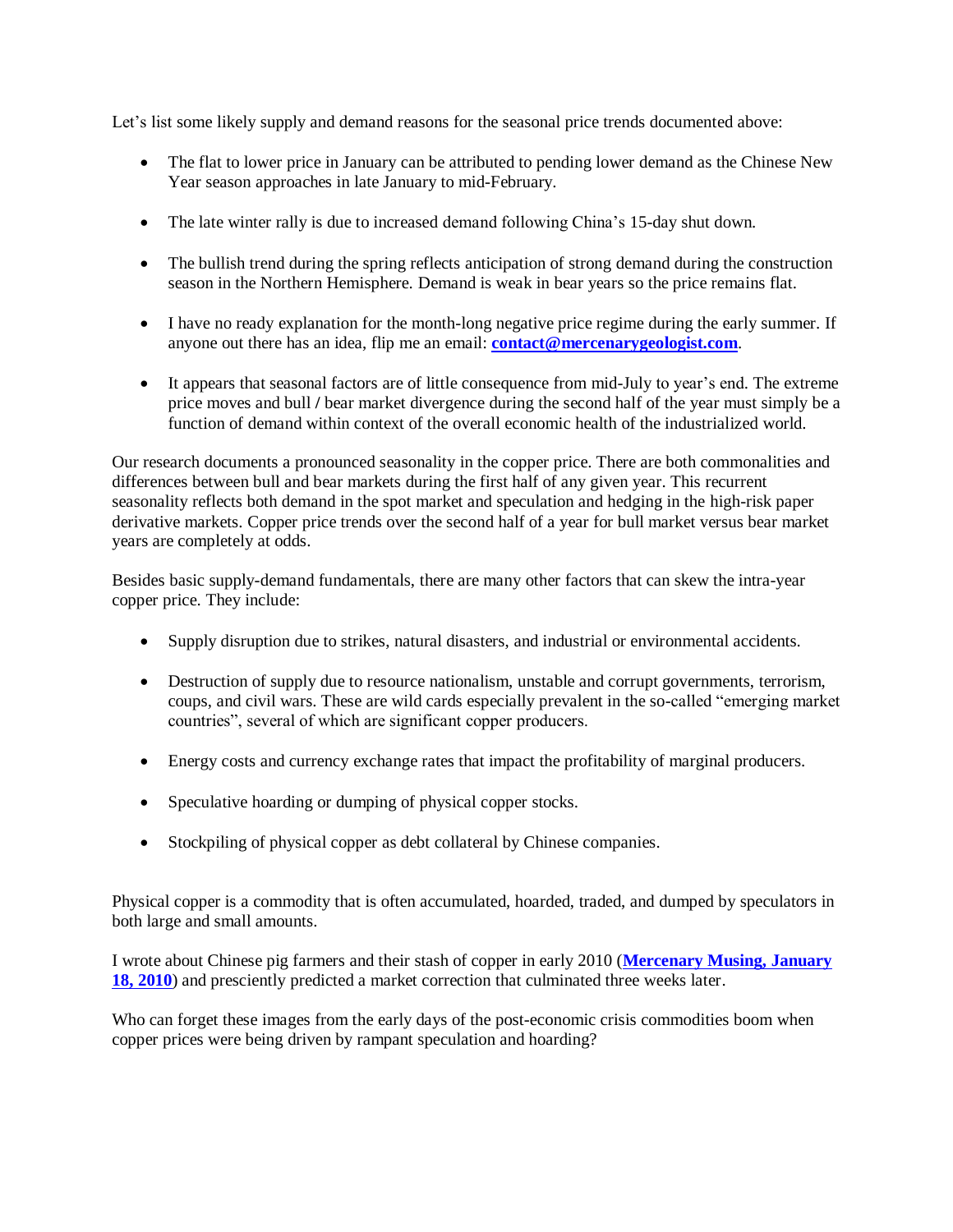

## **Hoarding of Copper in China, Q3 2009**

Speculation in copper is a major business via the futures and options derivative markets. Banks, commodity traders, copper producers, hedge funds, integrated mining companies, sovereign governments, sovereign-owned companies and funds, and many other speculators are participants in the worldwide copper trade. These entities can often affect if not outright determine short-term movements in the price of copper.

Copper ultimately reached \$4.62/lb in early 2011. It closed at \$2.12 today with the one-month future contract in significant backwardation at \$2.09. That folks, is a very negative outlook for the short-term price of copper.

"Dr. Copper" has been long recognized by resource analysts and macroeconomists as having a PhD in Economics. As goes copper, so goes the world's economy.

Considering the severely depressed copper price, I submit that the world economy is none too healthy under the current paradigm of unconstrained fiat currency creation and zero or negative interest rates within an overall deflationary economic environment.

Ciao for now,

Mickey Fulp Mercenary Geologist

**Mercenary Geologist Free Subscription** to My Musings

**Acknowledgment:** Gwen Preston is the editor and Steve Sweeney is the research assistant for **[MercenaryGeologist.com](http://mercenarygeologist.com/)**.